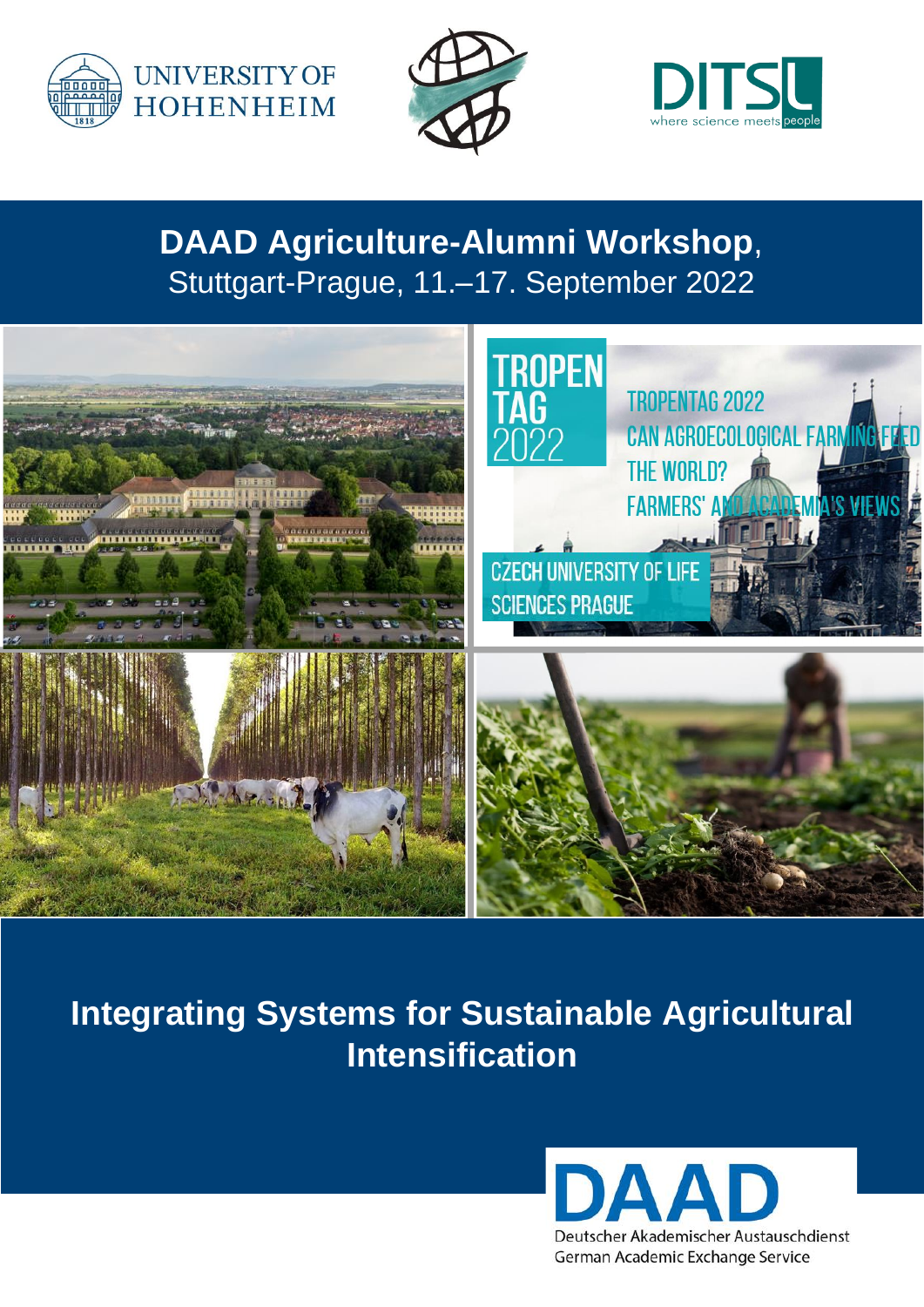





### **DAAD Agriculture-Alumni Network - Workshop 'Integrating Systems for Sustainable Agricultural Intensification'**

### **11th – 17th September 2022 - Hohenheim - Prague**

The continuous increase in global population and change in consumption patterns have resulted in an increasing demand for rich in nutrient diets. To meet this demand, there is intensification of crop and livestock production. These practices have generated several negative trade-offs and discussions as to how to sustainably provide food through integrating various production systems. Promising innovations to address the current and future challenges in the sector are emerging across the agricultural landscape, showcasing the combination of great science, technology and collective action towards a more sustainable future for crop and livestock production globally.

For these reasons, the *DAAD Agriculture-Alumni Training Network* is organizing a one-week workshop in Germany and Czech Republic. The theme for this workshop is '*Integrating Systems for Sustainable Agricultural Intensification'*. This initiative will bring together German university alumni from East Africa for a 7-day workshop hosted by the University of Hohenheim including the international Tropentag conference in Prague under the topic *"Can agroecological farming feed the world? Farmer's and academia's view".* The entire program will last from 11th to 16th September 2022, participants are expected to arrive on 10<sup>th</sup> September and accommodation will be provided until 17<sup>th</sup> September.

The workshop will entail various visits to predetermined projects to allow participants engage with concrete examples of integrated systems in agriculture in Germany by extension. This will not only provide the alumni with the rare opportunity to learn more of the new sustainable systems in Agriculture but also strengthen their networks with both existing and new colleagues engaging in the agricultural sector. This initiative is jointly organised by University of Hohenheim, German Institute for Tropical and Subtropical Agriculture (DITSL) / University of Kassel in Witzenhausen. The Alumni program is supported by DAAD (German Academic Exchange Service) and funded by the German Federal Ministry for Economic Cooperation and Development (BMZ).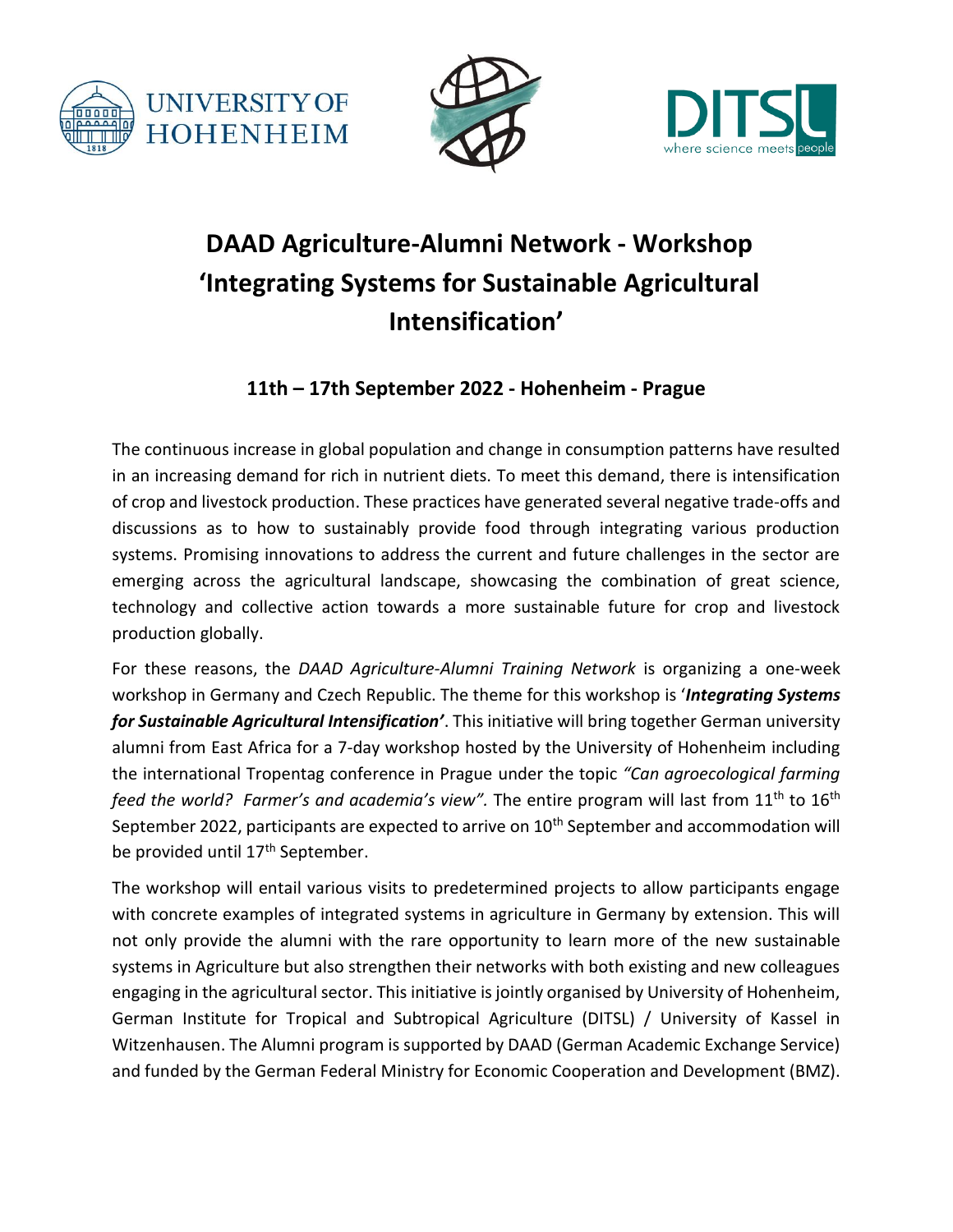





#### **Program highlights**

- $\dots$  Workshop at the University of Hohenheim with on-site visits and specialised seminars in Meiereihof, Heidfeldhof and Kleinhohenheim research facilities.
- ❖ State of the art work-shop contributions of international scientists addressing integrated agricultural systems for sustainable and innovative land use.
- ❖ Introduction of exchange opportunities and tools for German-African Alumni-Networks.
- ❖ Pre-conference work-shop at Tropentag 2022 in Prague. "Decoding agroecology a guiding concept for sustainable transition of African agricultural systems?
- ❖ Participation at Tropentag conference in Prague 14-16 September 2022 "Can agroecological farming feed the world? A farmer's and academia's view", 800 international participants, with more than 100 oral and 300 poster presentations. The Tropentag is the largest European annual interdisciplinary conference on research in tropical and subtropical agriculture, natural resource management and rural development. The Tropentag is a development-oriented and interdisciplinary conference. It addresses issues of resource management, environment, agriculture, forestry, fisheries, food, nutrition and related sciences in the context of rural development, sustainable resource use and poverty alleviation worldwide.
- ❖ About Tropentag's topic: Can agroecological farming feed the world? Farmers' and academia's views.

The debates on global food production challenges have become polarised, among both scientists and farmers, widening the gap between the advocates of industrial agriculture and global commerce, and the supporters of local food systems and organic farming. Tropentag 2022 will review recent research results that address these challenges from various points of view, with different approaches. Discussions in plenary and thematic sessions, guided poster tours, and workshops will provide participants with new ideas to enhance our understanding of the potential capacity of agroecology to maintain and restore soil health, conserve biodiversity and adapt to climate changes and help us face future crises, together with meeting the challenge of feeding global populations.

❖ Workshop for multipliers for German-African Alumni-Networks on 17th September (limited to 10 places).